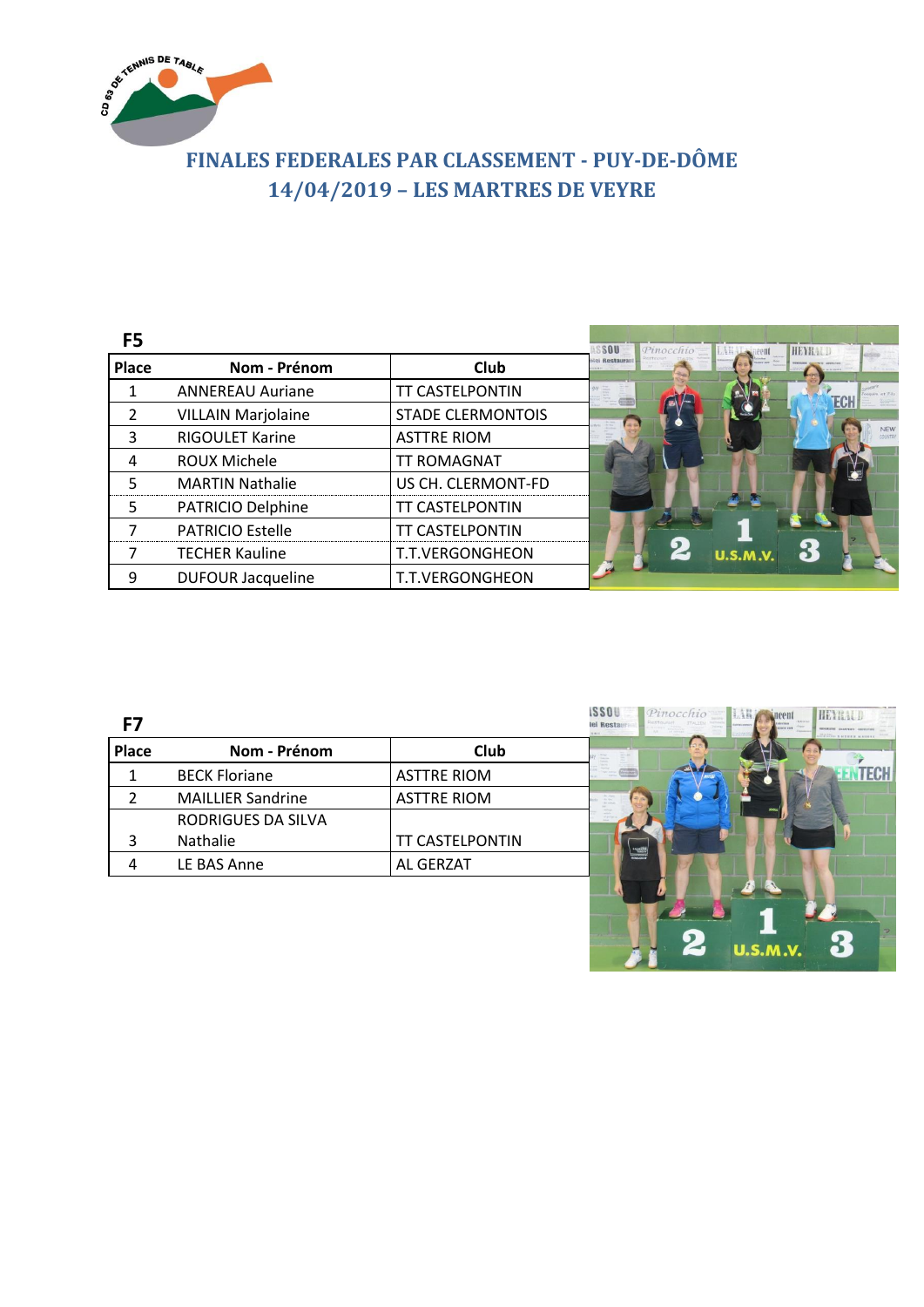**H8**

| Place          | Nom - Prénom                  | Club<br>S;               |
|----------------|-------------------------------|--------------------------|
| $\mathbf{1}$   | <b>COUEGNAS Matthieu</b>      | <b>STADE CLERMONTOIS</b> |
| $\overline{2}$ | <b>CUSSAT Gregory</b>         | <b>STADE CLERMONTOIS</b> |
| 3              | <b>VIDAL Brayan</b>           | T.T.VERGONGHEON          |
| 4              | <b>CHANDELON Melvyn</b>       | U.S. MARTRES DE VEYRE TT |
| 5              | <b>BRODA Lou</b>              | <b>CL COURNON</b>        |
| 6              | <b>DONNET Maxime</b>          | AL GERZAT                |
| 7              | <b>BOULET Hervé</b>           | <b>TT ROMAGNAT</b>       |
| 8              | POULET Sylvain                | <b>TT CASTELPONTIN</b>   |
| 9              | <b>TECHER Léon</b>            | T.T.VERGONGHEON          |
| 9              | <b>GAUTHIER Serge</b>         | <b>VEYRE-MONTON TT</b>   |
| 9              | FRAU Dominique                | US CH. CLERMONT-FD       |
| 9              | <b>AUDIGIE Sam</b>            | U.S. MARTRES DE VEYRE TT |
| 9              | <b>LARBALETRIER Luc</b>       | <b>VEYRE-MONTON TT</b>   |
| 9              | <b>DURAND BROUSSOLE Lucas</b> | C L COURNON              |
| 9              | <b>PARASCHIV Robert</b>       | <b>STADE CLERMONTOIS</b> |
| 9              | <b>DELERUE Didier</b>         | <b>SURAT FOYER RURAL</b> |
| 17             | <b>VIDAL Paul</b>             | <b>T.T.VERGONGHEON</b>   |
| 17             | <b>CANAL Georges</b>          | <b>AL GERZAT</b>         |
| 17             | <b>KAOUANE Nolhann</b>        | C L COURNON              |
| 17             | <b>VIGNES Pierre emmanuel</b> | <b>TT ROMAGNAT</b>       |
| 17             | <b>CHANTRE Jean noel</b>      | <b>TT CASTELPONTIN</b>   |
| 17             | PEYRETAILLADE Mathéo          | <b>CL COURNON</b>        |
| 17             | <b>GILLET Alexis</b>          | <b>TT CASTELPONTIN</b>   |
| 17             | <b>GILLET Nicolas</b>         | <b>TT CASTELPONTIN</b>   |
| 25             | <b>DALLE Maxence</b>          | A. MIREFLEURS TT         |
| 25             | <b>DECHAMP Denis</b>          | U.S. MARTRES DE VEYRE TT |
| 25             | <b>CHANCLU Serge</b>          | <b>VEYRE-MONTON TT</b>   |
| 25             | DA SILVA José                 | <b>TT CASTELPONTIN</b>   |
| 25             | MANDORLO Jean-michel          | <b>VEYRE-MONTON TT</b>   |
| 25             | <b>DUFOUR Dominique</b>       | <b>T.T.VERGONGHEON</b>   |